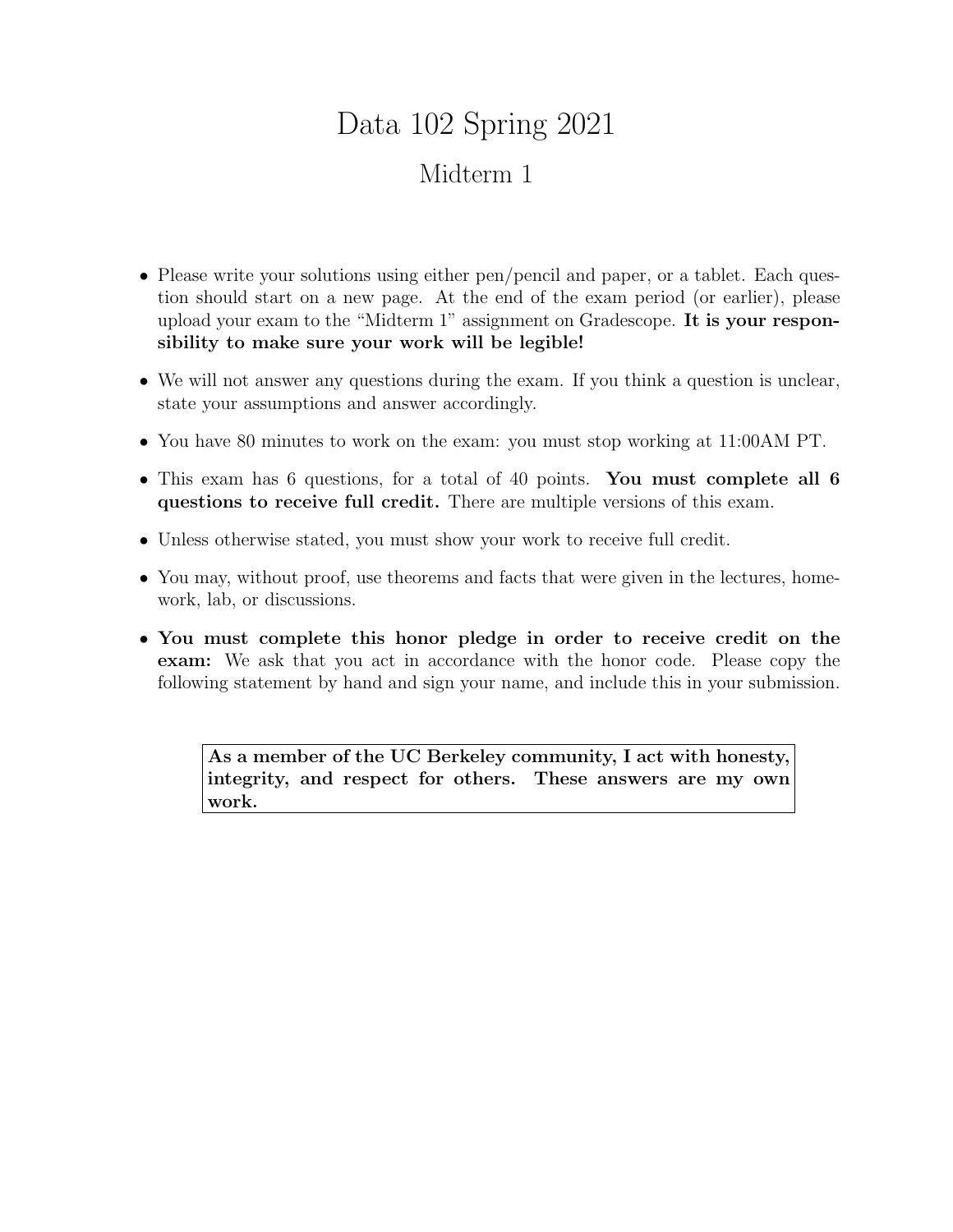## 0. Make sure you complete the honor pledge on the previous page.

- 1. (5 points) For each of the following, answer True or False. You don't need to justify your answer.
	- (a) (1 point) The value that minimizes the posterior risk with respect to zero-one loss is the posterior mean (the mean of the distribution  $p(\theta|X)$ ).
	- (b) (1 point) If, given n p-values, we reject only those p-values at or below  $\alpha/n$ , then the false discovery rate will be less than or equal to  $\alpha$ .
	- (c) (1 point) Rejecting hypothesis  $t$  (as opposed to accepting it) in the LORD algorithm makes it more likely that hypothesis  $t + 1$  will be accepted.
	- (d) (1 point) When using Gibbs sampling, to update a particular hidden variable, we compute the most likely value of that variable conditioned on all the others.
	- (e) (1 point) When using Gibbs sampling, successive samples (for example,  $\theta^{(t)}$  and  $\theta^{(t+1)}$ ) are independent.
- 2. (4 points) For each question, select all that apply. If none of the answers are correct, write "None". You don't need to justify your answer.
	- (a) (1 point) Which sampling algorithm(s) involve an accept/reject step?
		- (A) Metropolis-Hastings
		- (B) Rejection sampling
	- (b) (1 point) Which sampling algorithms require us to know the distribution we're sampling from (including any normalization constants)?
		- (A) Metropolis-Hastings
		- (B) Rejection sampling
	- (c) (2 points) Which of the following statements about generalized linear models (GLMs) are true?
		- (A) The inverse link function in GLMs must always produce nonnegative outputs.
		- (B) Logistic regression is a kind of GLM.
		- (C) When estimating the parameters of a GLM, one must use Bayesian inference.
		- (D) Predictions from GLMs can only ever be accurate when interpolating, not when extrapolating.
		- (E) A Poisson likelihood model is only appropriate for cases where the variance of the data  $(y)$  is much higher than the mean.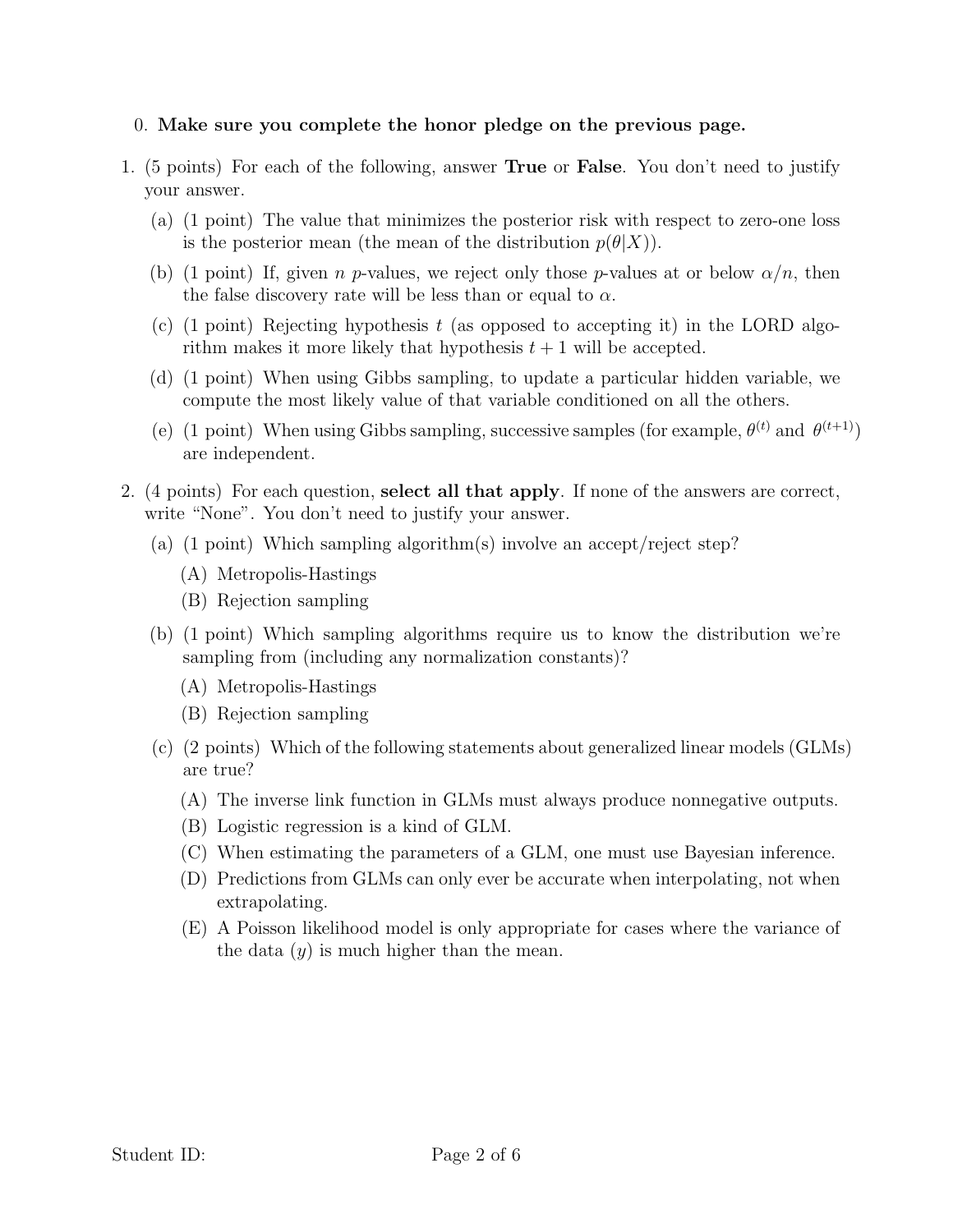3. (9 points) We are trying to construct a spam filter for phone calls (an algorithm that classifies calls into spam vs not spam.) The model that we train has the following ROC curve.



- (a) (1 point) What is the x-axis label?
- (b) (2 points) Describe the decision rule that corresponds to the point A. Your answer should be one sentence or less.
- (c) (2 points) Let S be the binary random variable indicating whether a given call is spam  $(S = 1)$  or not  $(S = 0)$ , and let D be the binary random variable indicating the algorithm's prediction for the call  $(D = 1$  for spam and  $D = 0$  otherwise). Write the false positive rate as a conditional probability in terms of S and D.
- (d) (2 points) We set our score threshold for the model so that the resulting test corresponds to point B. What fraction of calls does this test classify as being spam? Write your answer in terms of the true prevalence of spam calls  $\pi_1 = \mathbb{P}(S = 1)$ .
- (e) (2 points) The cost of misclassifying a real (non-spam) call as spam is 5 times more than that of misclassifying a spam call as non-spam. Write a loss function  $\ell(d, s)$ that expresses this belief.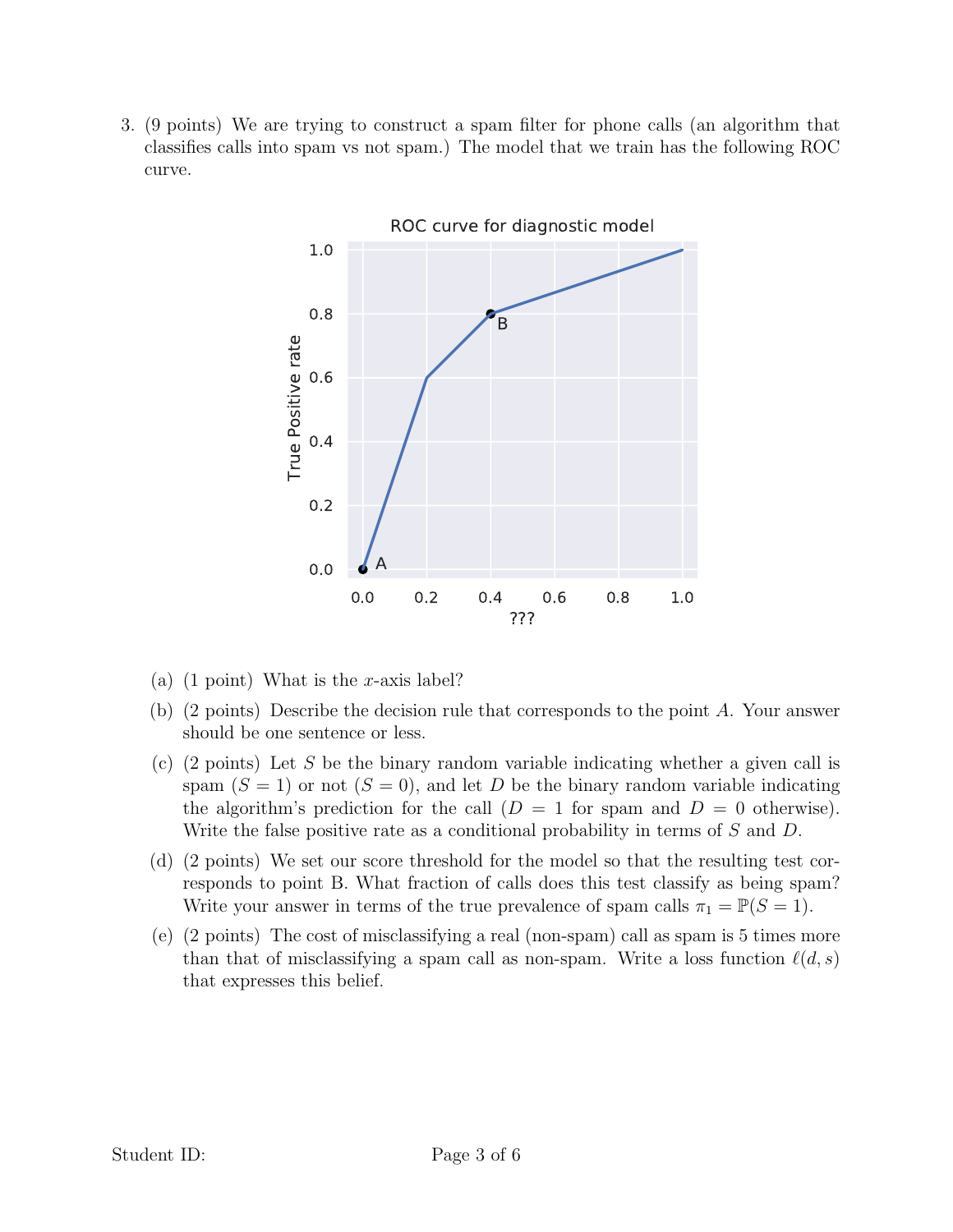4. (9 points) As part of a medical lab, you that would like to test five hypotheses using what you learned about multiple testing. Four lab tests have already been performed, resulting in the following P-values:  $P_1 = \frac{\alpha}{2}$  $\frac{\alpha}{2}, P_2 = \frac{\alpha}{10}, P_3 = \frac{5\alpha}{6}$  $\frac{6\alpha}{6}, P_4 = \frac{\alpha}{4}$  $\frac{\alpha}{4}$ , for some  $0 < \alpha < 1/2$ . We are currently waiting on the results for the fifth test, so the value for  $P_5$  is currently unknown. Unless otherwise stated, you should assume that  $P_5$  can take any value in  $[0, 1].$ 

Recall the steps of the Benjamini-Hochberg (BH) procedure:

| Algorithm 1 The Benjamini-Hochberg Procedure                                                                 |
|--------------------------------------------------------------------------------------------------------------|
| <b>input:</b> FDR level $\alpha$ , set of <i>n</i> p-values $P_1, \ldots, P_n$                               |
| Sort the p-values $P_1, \ldots, P_n$ in non-decreasing order $P_{(1)} \leq P_{(2)} \leq \cdots \leq P_{(n)}$ |
| Find $K = \max\{i \in \{1, , n\} : P_{(i)} \leq \frac{\alpha}{n}i\}$                                         |
| Reject the null hypotheses (declare discoveries) corresponding to $P_{(1)}, \ldots, P_{(K)}$                 |

- (a) (2 points) If we use the Bonferroni method to control the family-wise error rate (FWER) at level  $2\alpha$  (not  $\alpha$ ) for all 5 tests, what is the minimum number of rejections made?
- (b) (3 points) Suppose  $P_5 \geq P_3$ . If we run the BH procedure to control the false discovery rate at level  $\alpha$  for all 5 tests, what are the possible sets of P-values that could be rejected? For example, a possible answer could be " $\{P_1, P_2\}$  and  $\{P_1\}$ ".).
- (c) (2 points) What is the largest value of  $P_5$  so that BH makes the maximum number of rejections? You may write your answer in terms of  $\alpha$ .
- (d) (2 points) Suppose that for all five P-values, the null hypothesis is true. In this case, is it true that  $FWER = FDR$ ? Explain why or why not. *Hint: We use the* convention that  $0/0 = 0$ .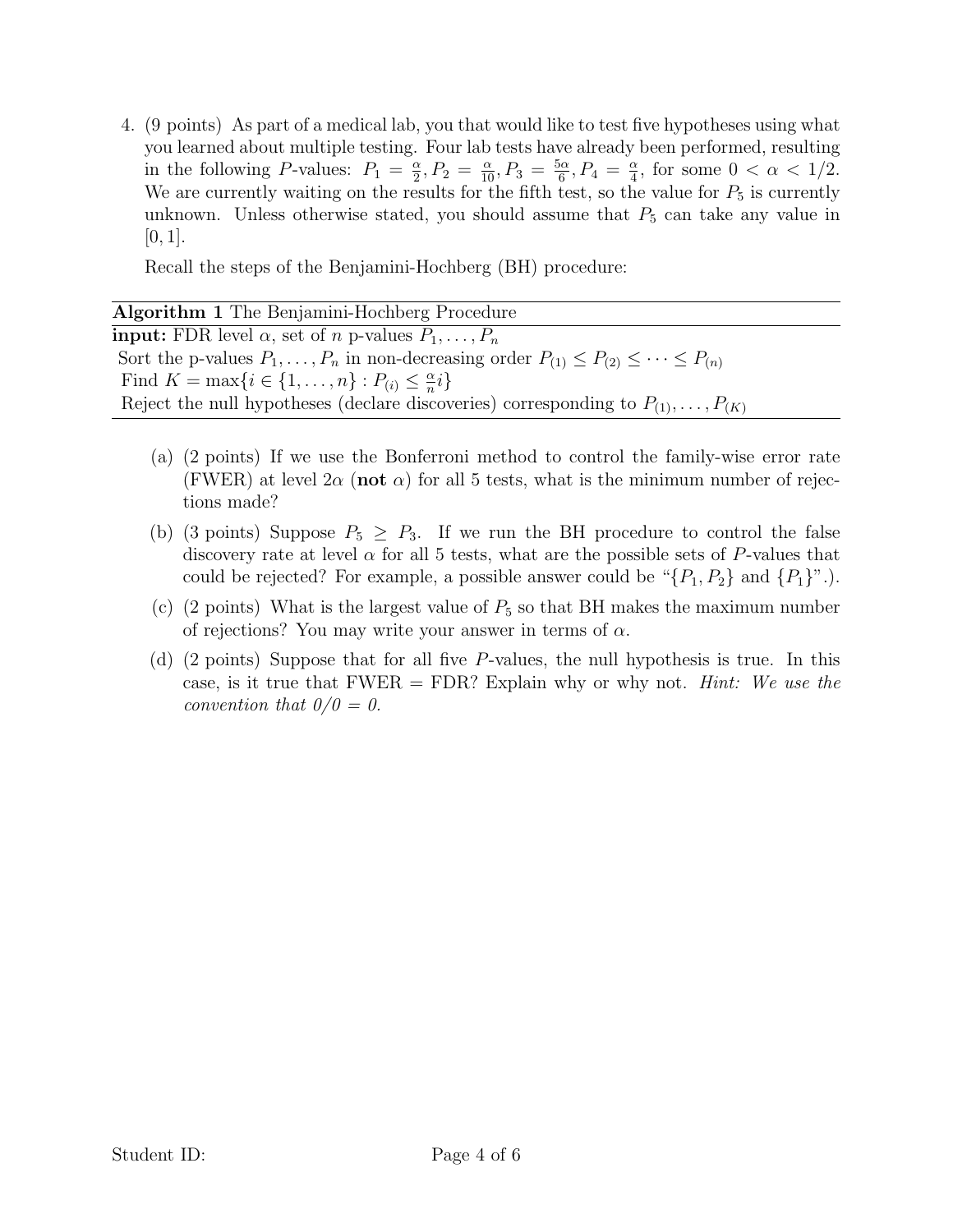- 5. (8 points) Grab Bag: The parts of this question are all completely unrelated to each other.
	- (a) (2 points) Suppose we use a generalized linear model (GLM) to predict the number of Piazza followups for a Data 102 lecture thread. We'll let  $y$  be the number of followup posts, and we'll use the number of lecture videos, the length of the lecture videos, and the length of the discussion worksheet to construct x. Specify a link function and a likelihood model so that the predictions are always valid followup post counts.
	- (b) (4 points) Suppose that the prior over random variable  $\theta$  has the following form:  $p(\theta) \propto \theta^{a-1} e^{-b\theta}$ . This is a Gamma distribution with parameters a and b (called shape and rate respectively).

We observe two variables x and y that are conditionally independent given  $\theta$ . We know that  $x|\theta \sim \text{Exponential}(\theta)$ , and  $y|\theta \sim \text{Poisson}(\theta)$ . Show that the posterior distribution  $p(\theta|x, y)$  is also a Gamma distribution, and express its two parameters in terms of the prior parameters a and b and the observed values x and y.

(c) (2 points) Suppose we use rejection sampling to approximate the following unnormalized target distribution  $q(t)$  for random variable t, where  $t \in [-1, 9]$ :



Provide a sampling distribution  $p(t)$  that we can use with rejection sampling, and find a constant M such that  $Mq(t) \leq p(t)$ .